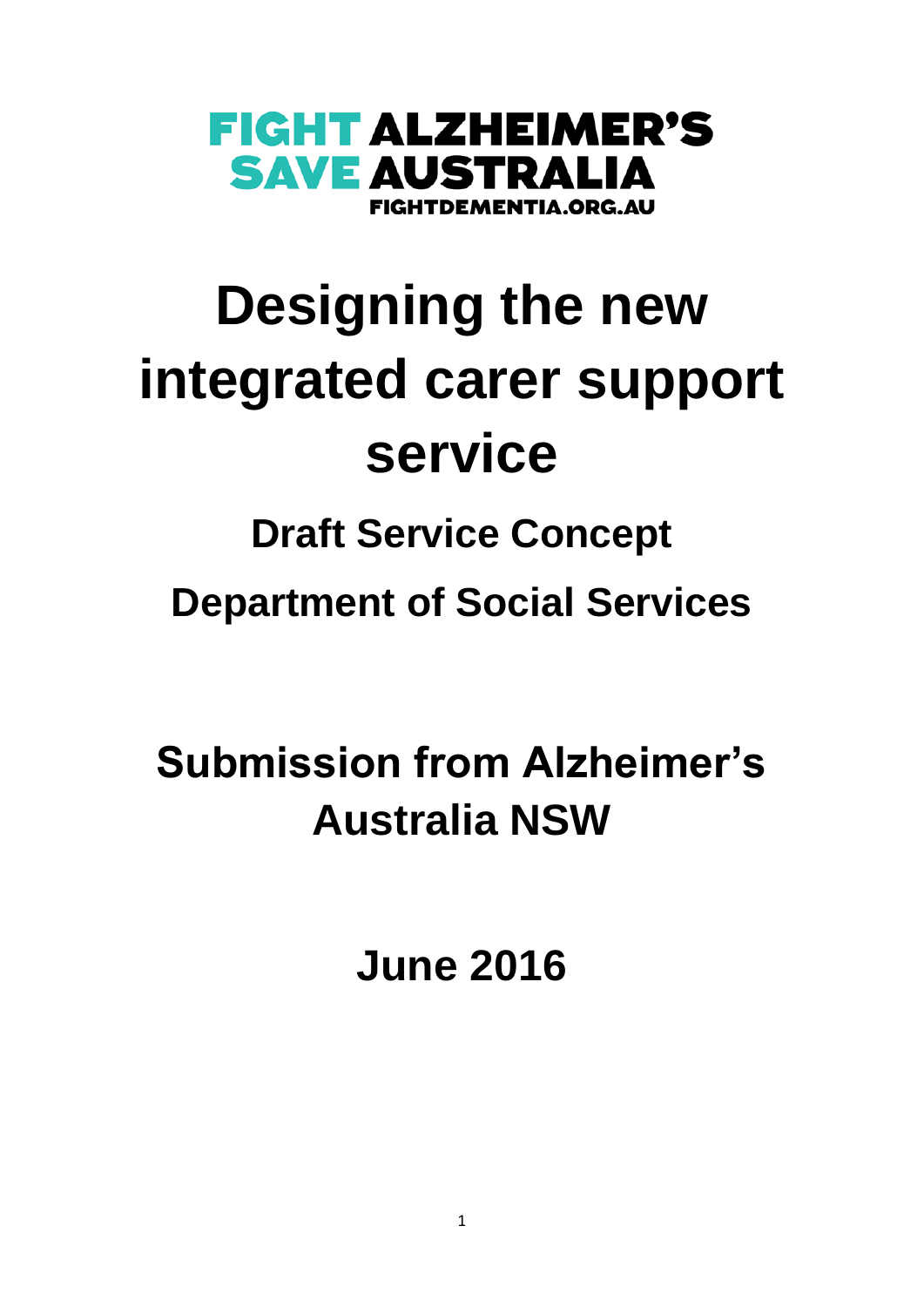Alzheimer's Australia NSW appreciates the opportunity to respond to the draft Service Concept for the new integrated carer support service. Alzheimer's Australia NSW is the peak body for people with dementia and their carers in NSW. We provide advocacy, support services, education and information. Our organisational mission is to minimise the incidence and impact of dementia through leadership, innovation and partnerships - in advocacy, policy, education, services and research.

NSW is the oldest member of the Alzheimer's Australia federation, dating back to 1982 when the organisation was formed as a carer advocacy group. This paper is therefore very pertinent to the original intention of the organisation and its current focus.

In summary, the key points of this submission are:

- **1. Carers of people with dementia have needs that are similar and different to other carers – therefore responsiveness to individual need should be a key consideration.**
- **2. The proposed integration may result in increased fragmentation for carers and benefits of the current system and approach may be lost eg. local knowledge, networks, collaboration, emphasis in some service delivery on both the carer and the person with dementia, specialised services focused on dementia.**
- **3. The Principles and Design Considerations appear conflicted and mutually inconsistent in parts. This conclusion has been reached from the Service Concept appearing to: want flexibility, but is restrictive in places; enable choice, but provide a limited multi-component intervention; and be evidence-based, but allow carers to make choices. Which is 'right' from a public policy perspective? Which is more important?**
- **4. There is apparent tension in the Service Concept between goal-based planning and needs-based allocation as a mechanism to allocate funding. It isn't clear which approach will be taken. With the broad range of carers, the person they are caring for, the changing needs over time – there may be an argument to have an approach that accommodates both. Carers often don't know what their needs are and have trouble articulating goals (which is often a difficult concept to grasp).**

In preparing this submission, Alzheimer's Australia NSW used the following methodology:

- Review of literature on dementia and carers aligned to the Design Considerations and Principles
- Conducted two focus groups with staff with representation from: management, Helpline, library, counselling, Younger Onset Dementia Key Workers,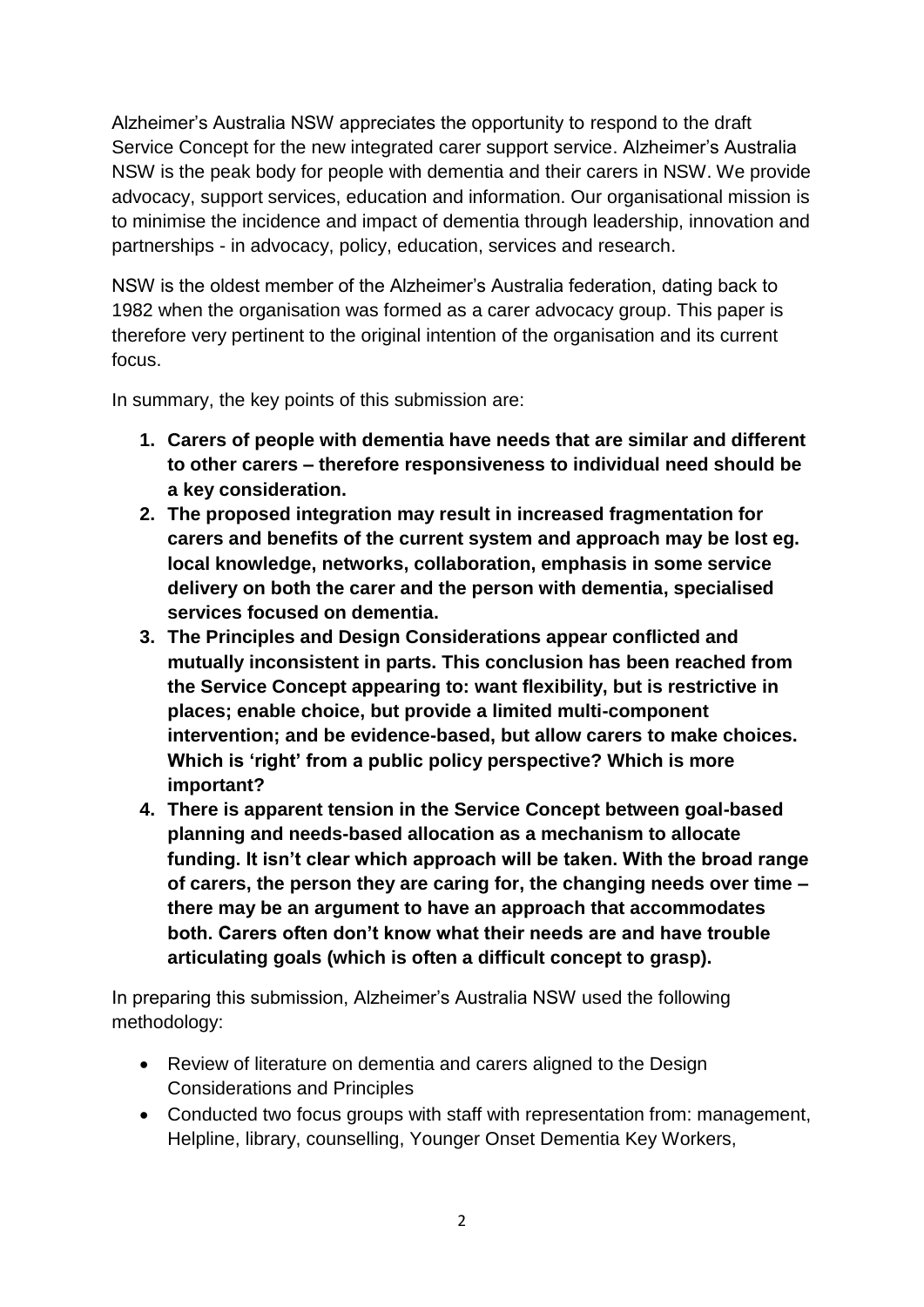evaluation, policy, education, early intervention, community development, outreach, Dementia Advisory Service and consumer engagement.

Conducted a validation focus group with carers of people with dementia.

This submission focuses on two components of the paper released by the Department of Social Services:

- 1. Guiding Principles
- 2. Design Considerations

The submission responds to the questions posed drawing on the information gained in the methodology outlined above.

#### **Preamble**

Dementia (this term is used in this review to refer to Alzheimer's disease and related disorders) is a condition that affects a growing number of people in Australia as our population ages. Current estimates put the number of Australians currently living with dementia at more than 353,800, with that number expected to increase to almost 900,000 by 2050, without a significant medical breakthrough (AIHW, 2012). The Australian Institute of Health and Welfare estimates that 70% of people with dementia live at home. The progressively debilitating nature of dementia means that most people have a carer, who may be their spouse, partner, adult child, relative or friend to support and care for them.

A diagnosis of dementia has wide ranging implications for both the person who has the condition and those who care for them. For both the person with dementia and the carer, it means understanding how their cognitive decline will impact on their daily life and the prognosis for the condition, finding ways to maintain self-esteem and independence (Husband, 2009 cited in Moniz-Cook and Manthorpe, 2009), as well as forming a new sense of "self" and their future (Lipinska, 2010). The impact of the diagnosis can result in depression for the person with dementia and carer (Yale, 1995). For those close to the person with dementia, it means someone taking on the caring role and all that entails, which may happen gradually as the condition progresses (deVugt and Verhey, 2013). The progressive nature of dementia means that caring demands increase over time. Carers experience psychological, physical, social and financial effects as a consequence of their caring experience (Brodaty and Donkin, 2009). In fact, the impact on the lives of carers is reported to be greater than for those who care for people with physical disabilities (Mittelman, 2013).

In the past three decades, a wide variety of non-medical, psychosocial interventions have been developed, the majority of which have focused on supporting carers by decreasing the negative impacts of caring in order to reduce psychological distress and enable carers to care for longer (Gallagher-Thompson, et al. 2012).

Olarzaran et al. (2010) reviewed 176 randomised control trials of nonpharmacological interventions for both people with dementia and carers. The carer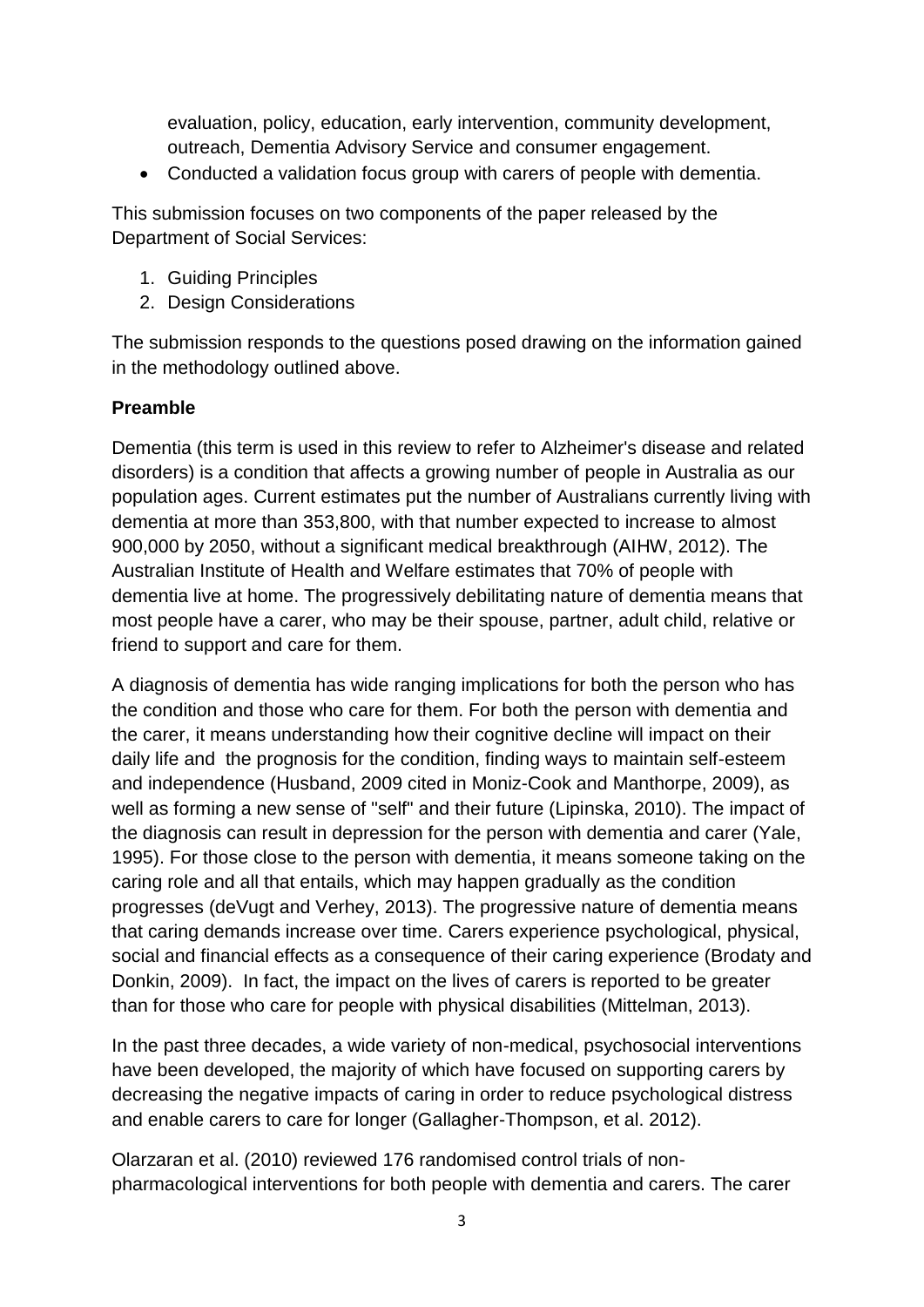interventions included education, coping skills training, support groups and multicomponent studies. Their conclusion was that non-pharmacological interventions "emerge as a useful, versatile, and potentially cost-effective approach to improve outcome and quality of life in Alzheimer's disease and related disorders for both the person with dementia and the caregiver" (Olarzaran et al., 2010: 162).

Gallagher-Thompson and Coon (2007) examined nineteen interventions that were underpinned by psychological theories of change. They found that psychoeducational interventions which focused on skill training and education, psychotherapy interventions based on CBT and multi-component interventions using a combination of at least two theoretical approaches such as individual counselling and support group participation were effective.

Elvish et al. (2013) found that interventions based on cognitive-behavioural models can produce meaningful results for carers. Evidence also supported interventions that aim to increase dementia knowledge and improve communication. Therapies that consisted of multiple components, such as individual and family counselling and support group participation and technology-based interventions that combined both group and individual sessions were found to be most effective. To enhance the effectiveness of these interventions they should be either tailored to individual needs or group interventions focused on a common issue.

While it is an accepted truth that carers require support for their well-being and to sustain the caring relationship, which types of supports are the most suitable for which carers is still unclear (SuccessWorks, 2011). Thompson et al. (2007:12) asserts that in terms of the quality of current evidence available "there really is a need for radical scrutiny of what exists and what we can learn from well-constructed evaluations".

Alzheimer's Australia NSW therefore supports investment by Government in evaluations of specific and multiple interventions. This will become particularly important as the Government funding shifts from block/output based funding to individualised/consumer controlled expenditure. Key questions will be: are consumers' choices effective; and do consumers' choose services that are shown to be the best according to the available evidence?

#### **Guiding Principles**

The consensus view formed in the focus groups was that the Guiding Principles seem appropriate at first glance. Once people started to question what was actually intended by some of the Principles, further debate ensued about what the detail might look like that sits behind these overarching statements.

The following questions were raised in the various focus groups: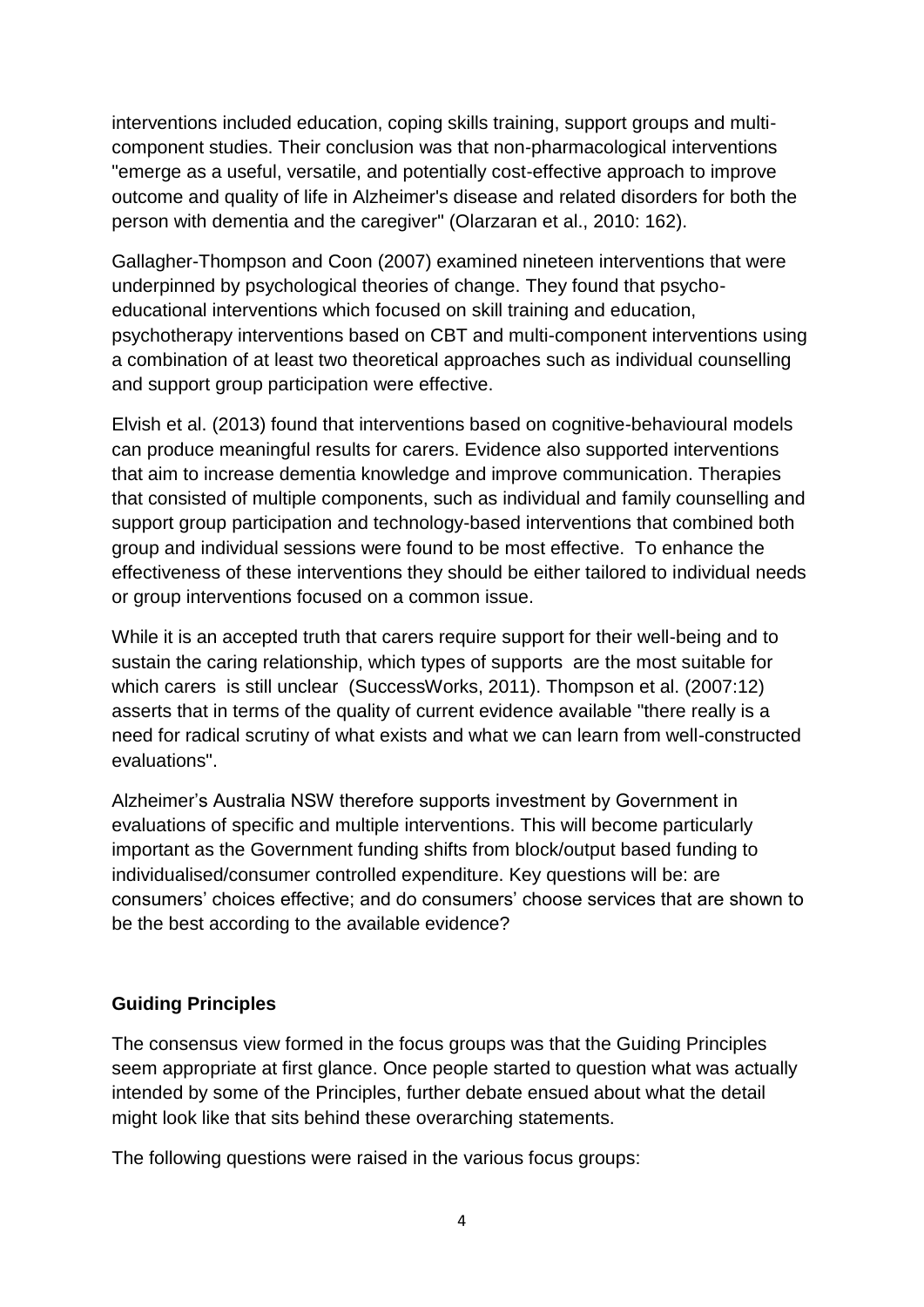- How will this new program align with other programs? In some areas it seems to be at cross-purposes with other reforms, however, there would also seem to be opportunities to interface with other Gateways and maximise the benefit of this through integration with other systems.
- For whom will the services be cost effective, what metrics would determine this and what is this driving at? The current Government investment in carers equates to an average of \$1,000 per carer per annum (not including Carer Payments detailed in Annex C). If there is increased awareness and uptake by carers who are currently 'out of the system', will this figure decrease or would the overall Government investment increase to meet the greater expressed need? Following on from this, what would be the consequence of not spending an average of \$1,000 per carer per annum and what might the adverse consequences of this be (social, economic, political)?
- How will equity of access be achieved? The paper is very scant in detail about this and neglected to include details about special needs/disadvantaged carer population groups.

The central principle of having a focus on carers is appropriate for this program and is supported. Concern was raised about the assumption of benefit for carers that underpins the philosophy of a dedicated carer-focused support service. One of the strengths of the National Dementia Services Program suite of services and activities is that they recognise and include both the person with dementia and the carer (where possible and appropriate). This recognises the often mutual dependent nature of the relationship and that the caring role is often linked to the context and stage of progressive decline associated with dementia. In saying this, one of the strengths of the proposed carer support service is that it recognises that a carer will have separate needs at different times, which warrants an individualised response.

Another concern is the seeming limitation to supports being available for primary carers. Alzheimer's Australia NSW is very much aware that dementia impacts the whole family and the need for some of the supports described in the Department's paper will also benefit family members e.g. information, education, peer support, counselling. This is particularly the case for children of people with younger onset dementia who find their parent is changing while they are at high school and many of the experiences their friends have and the relationship with both their parents is different to their friends.

Reference to the work of Walter Leutz and his Five Laws of Integration is instructive with the Department using the word 'integrated' in the program title. The Laws are:

- 1. You can integrate all of the services for some of the people, some of the services for all of the people, but you can't integrate all of the services for all of the people.
- 2. Integration costs before it pays.
- 3. Your integration is my fragmentation.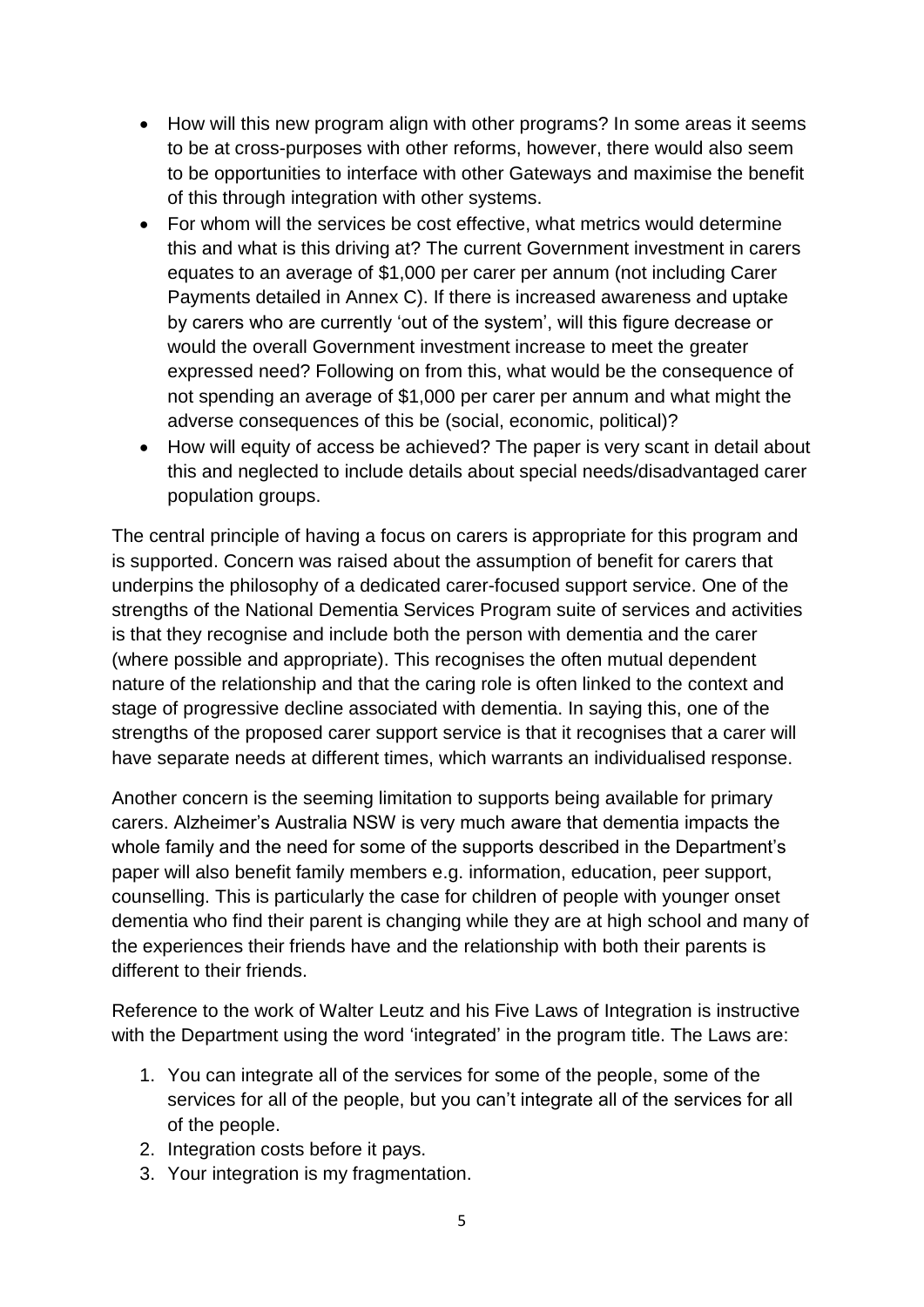- 4. You can't integrate a square peg and a round hole.
- 5. The one who integrates calls the tune.

While Leutz's work focused on clinical and long-term care models, there is relevance and applicability to the proposed 'integrated carer support service'. This is particularly the case with:

- The integration of this carer service with other reforms in aged care, disability, mental health and chronic disease management.
- The carers who are currently accessing supports and service providers who are delivering them will experience fragmentation through the move to a new model. For example, carers will have established patterns of service use and interactions with staff that will be disrupted by having to proceed through the Gateway in future. A strong communications strategy to existing carers would aid in this transition phase. The experience of both the NDIS and aged care reforms is instructive in how to, and how not to, communicate with people about reforms that impact on them.
- There is not one universal carer experience and need, therefore, it will prove impossible to integrate all of the services for all of the carers in Australia who care for a very large range of disabilities, diseases, illnesses and frailties.
- The tension between who is integrating the services is it the Government or the carers? Who will be calling the tune of integration and whose interests are being pursued through this process?
- There is evidence that consumers choose what they know. Will they be given freedom of choice to integrate their services as they wish? This would maximise the flexibility and responsiveness of the carer support service, but may not capture the benefits of total integration with MyAgedCare or NDIS services (which are the primary program for people with dementia).
- Carers must have choices in the new program and it should not be overly prescriptive. A problem-solving, guided decision-making approach – not directed - has worked successfully in other programs delivered by Alzheimer's Australia NSW.

## **Service Concepts**

#### **Awareness**

*"the most crucial support phase is Awareness - if that step isn't fully supported and funded, then it's likely the program won't make the hoped inroads into the unreached carer population" Carer*

Issues identified in the focus groups related to awareness are that:

 carers do not identify as 'carers' so any efforts to promote this would need to be communicated in a way that resonates with the target audience.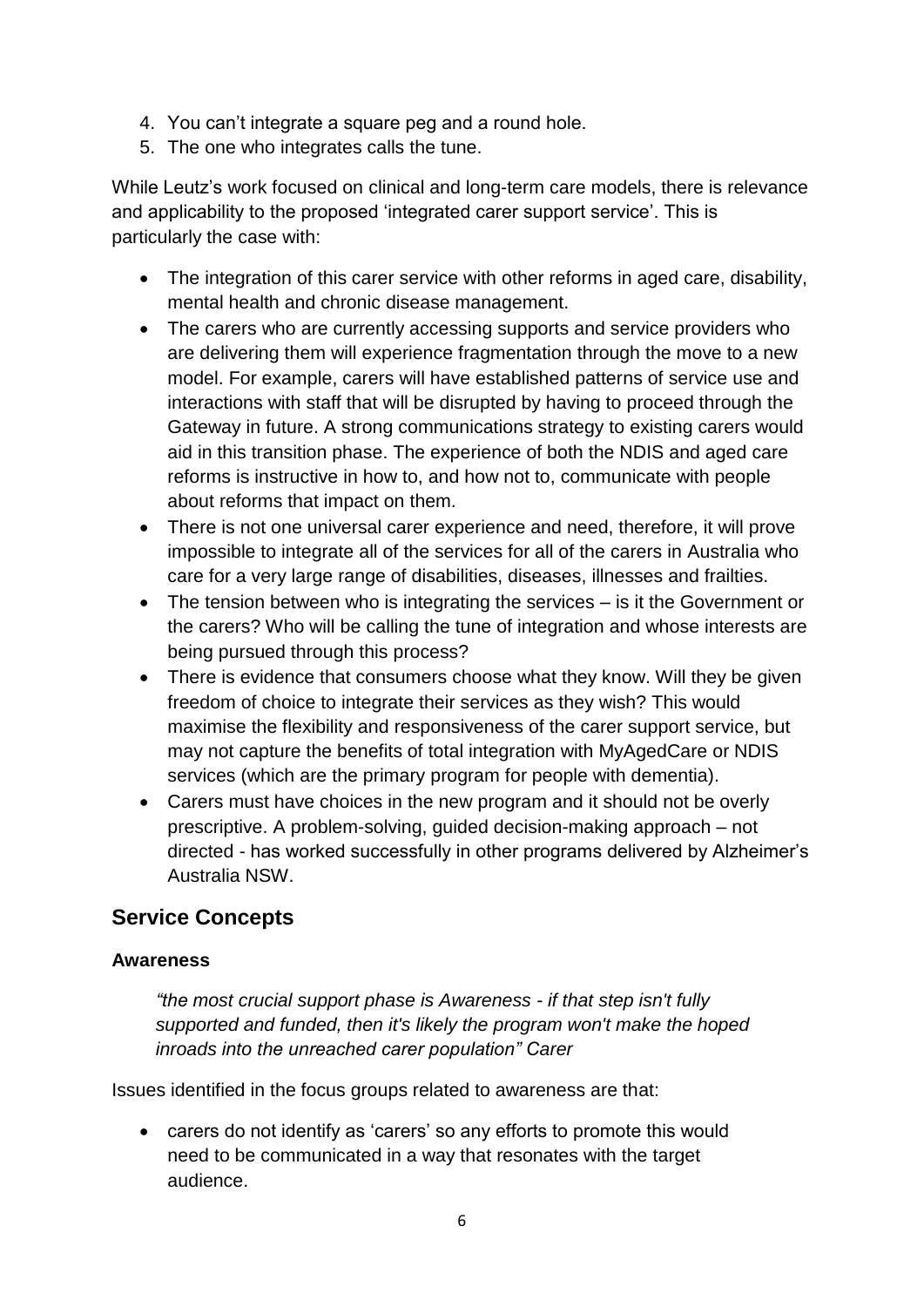- At the point of diagnosis of dementia, there is value in introducing the concept of being a carer.
- The process of self-identification is one of gradual change and acculturation to the concept. Existing carers and peer communications are seen as effective mediums to promote awareness.

#### **Information**

An approach identified in the focus group with carers is that any information delivery needs to be structured to the carer's thinking and the way they conceptualise information – and this may be related to the stage of dementia the person they are caring for is at. A study of 110 carers by Alwin et al. (2010), found that two types of support services perceived as very important by carers were information about dementia and information about support available and how to access it. Not having knowledge of available support has been identified as one of the barriers to utilisation of dementia services (Vetter et al., 1998).

NDSP programs largely fulfil this need for carers, including carer and family group education. Integration of NDSP services with the IPCSS will therefore be critical in order to be effective in addressing carer information needs.

#### **Intake**

Intake will need to be a continuous process because of the progressive decline of a person with dementia and the subsequent changing circumstances for their carers.

Issues identified in the focus groups that may make intake hard are that:

- Carers may provide incomplete information, or understate their true need.
- Carers may be too overwhelmed at the particular point in time that intake occurs

Being reactive and proactive to connect with carers would be helpful, particularly for those who are often reluctant to reach out for help. Participants in the focus groups questioned the capacity of the Carer Gateway to do this, but felt it was important that this functionality be attained. This would help provide a holistic model that is conscious of what the carer will listen to and act on, where to go, what the priorities for them are and what goals they expressed for themselves.

#### **Needs Identification and Planning**

Following on from the above comment about goals, participants in the focus groups all felt that goal based planning should be optional for carers. Development of goals and articulation of these was perceived to be quite challenging for a lot of carers. The amount of distractions and focus on the person with dementia was seen to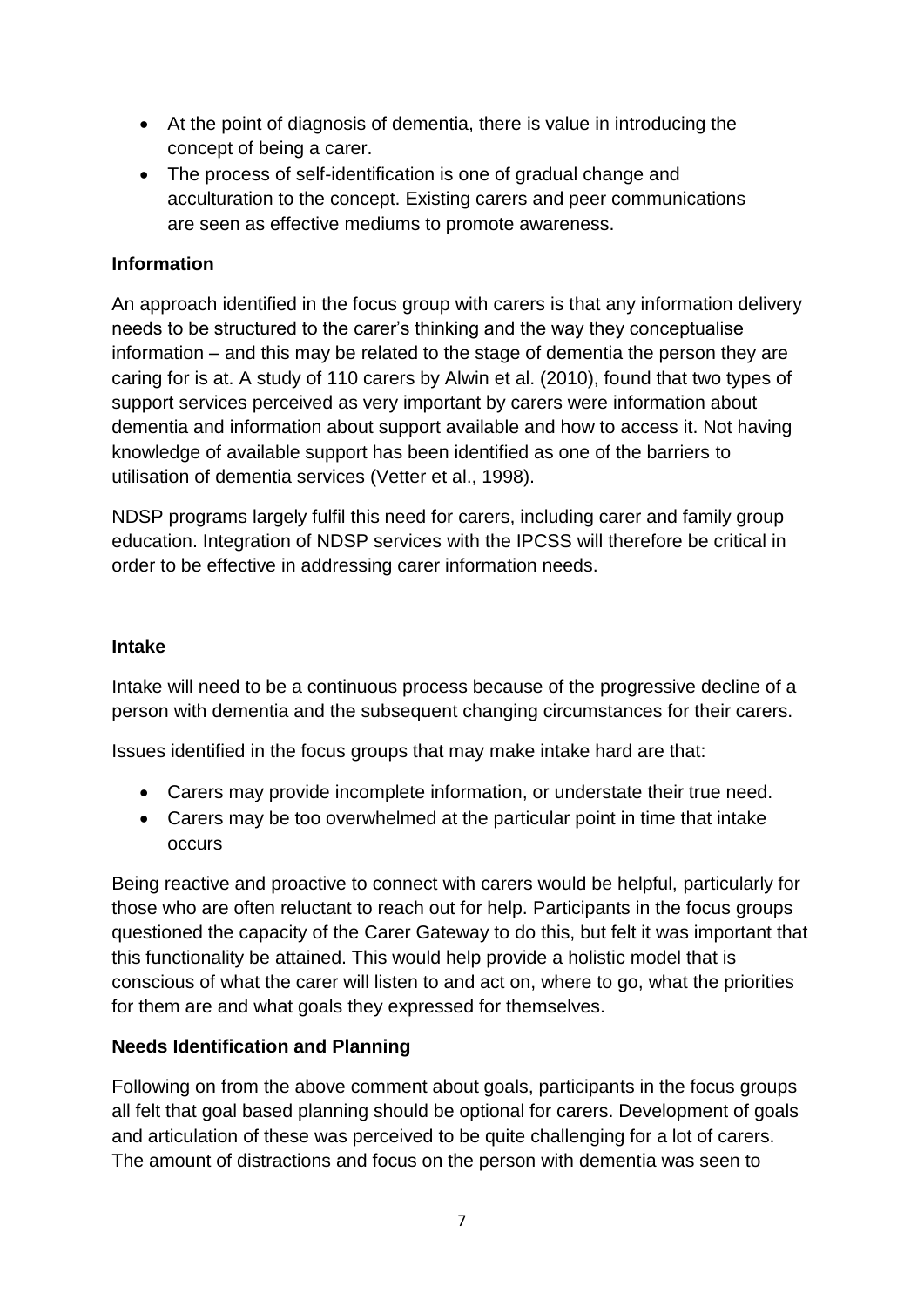override any focus on their own goals. Literature on carers supports this focus on people other than themselves, to their own detriment.

Focus group participants also queried the timeframes / periods for re-assessment. How long would this be? Could this be initiated by carers?

A model that has been implemented by Alzheimer's Australia that has incorporated both goal-based planning and a needs based assessment is the Younger Onset Dementia Key Worker Program. This has worked with carers, family members and people with dementia to assist people with planning, accessing formal and informal supports, counselling, information and education support.

The use of self-assessment is supported from a philosophical perspective and the paper from the Department outlines how it is consistent with consumer directed approaches. Alzheimer's Australia NSW is supportive of this. However, the issue of attaining equity of access to supports is a concern as people will have different felt and expressed needs that could result in different allocations of individualised support. A practitioner-led assessment (normative and comparative needs) may, however, identify that two carers have the same need for supports, but their selfassessment results are different. Bradshaw's (1977) taxonomy of needs is instructive in this regard.

#### **Counselling**

People with early dementia face enormous challenges in coping with their condition, yet they typically receive little personalized education or support following the diagnosis. Counselling and support can help families keep people with dementia at home and that competent emotional support and referral resources can reduce the negative impact of caregiving on the caregivers. Counselling empowers them to understand and come to terms with the illness while also learning to manage and make healthy adaptations to it. Counselling assists people with early dementia and their carers to:

- work through complex emotions
- tap into useful coping mechanisms
- focus on capabilities
- adapt to practical circumstances in their day-to-day activities
- retain maximum autonomy over lifestyle preferences
- find new ways to move forward with their lives

A person-centred counselling experience can therefore have positive outcomes for those with dementia and the people who care for them. When considering various counselling approaches, CBT has the strongest evidence base in terms of effectiveness in treatment of anxiety and depression.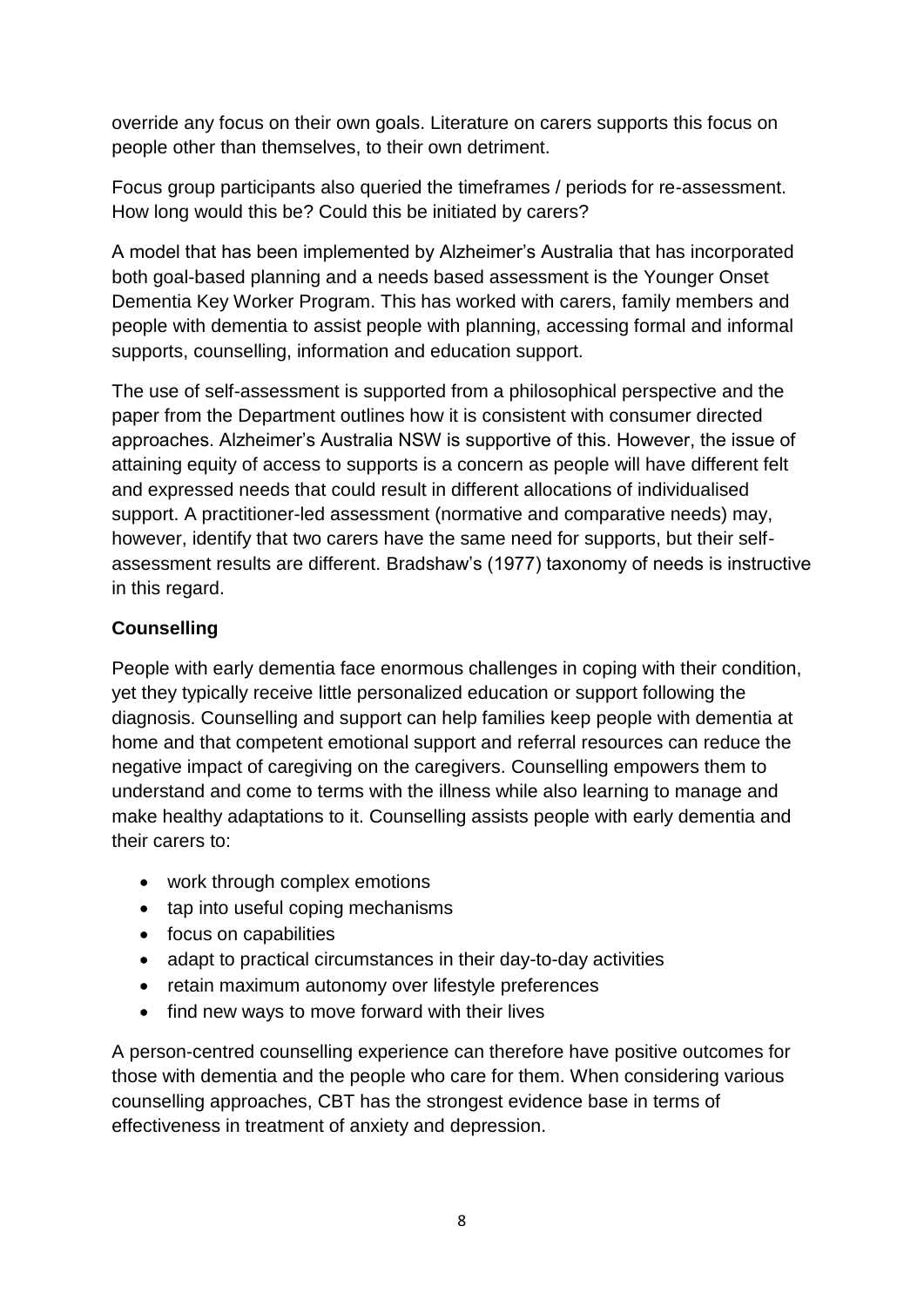In saying this, the views expressed by Alzheimer's Australia counsellors and Helpline staff are that Solution Based Therapy is more appropriate for short-term interactions, such as Helpline calls. Further, some counselling techniques needs a specific 'dose' to be effective. The staff expressed a view that any approach works in an evidencebased approach, but is dependent on the individual receiving counselling and the reason for presenting.

For the carer, counselling can address issues of stress and depression, as well as provide information and strategies for coping with the constantly changing nature of dementia, understanding behaviours, accessing services and working through transitions in their caring experience, such as the changing relationship with the person with dementia and the move to residential care (Griffiths 2010).

Thus, a counsellor can provide support across the lifespan of the condition, assisting the carer to adapt to the demands of being a carer and cope with grief and loss during the course of caring as well as after the person they are caring for dies (SuccessWorks, 2011). Brodaty et al (2003) found qualitative results which indicated structured individual counselling and provision of a constant professional who could provide flexible ongoing support had benefits for the carer. The model used by Alzheimer's Australia NSW is responsiveness to client need. Therefore, solution based therapy is the dominant technique used because the counsellor is never certain if the session they are conducting will be the last, but they can be a 'constant profesional'.

Counselling in conjunction with other interventions such as individual assessments, information and support were found to delay institutionalisation (Olarzarin 2010). Pinquart and Sörensen (2006) found counselling had an effect on carer burden and CBT on carer burden and depression. Gallagher-Thompson and Coon (2007) found that psychotherapy interventions based on CBT and multi-component interventions which used a combination of at least two theoretical approaches such as individual counselling and support group participation were effective. Elvish et al's (2013) findings were consistent with Gallagher-Thompson and Coon in that interventions based on cognitive-behavioural models produced meaningful results for carers. Therapies that consisted of multiple components, such as individual and family counselling and support group participation were found to be beneficial.

The SuccessWorks (2011) project undertook action research to conduct a pilot to test four new ways of delivering counselling and support. These four projects were:

- online counselling
- online services for people with younger onset dementia
- a comparison of face-to-face and telephone counselling, and
- CALD best practice counselling

This report concluded that there was adequate evidence from the literature and action project findings in favour of these new modes of counselling. Staff participating in the focus groups also felt that making counselling available to a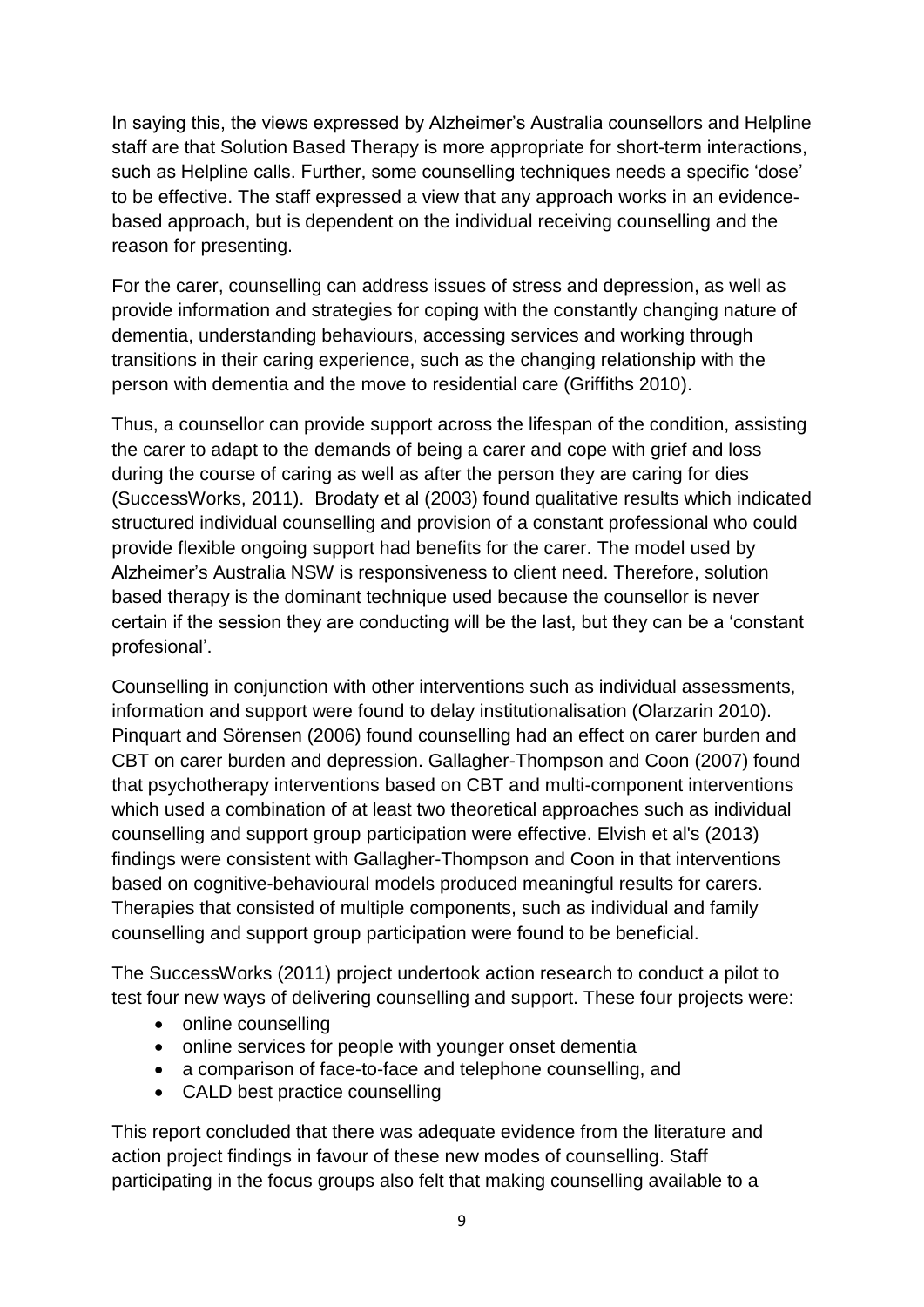broader demographic through these different channels should be pursued and made available.

### **Education**

Cooke *et al.* (2001) found that carers' knowledge of dementia could be improved by education, but this knowledge did not seem to have any influence on psychological or social outcomes. This supports the conclusion in the Department paper which states that carers are more satisfied with services that address psycho-social needs. Alzheimer's Australia education courses seek to address both the educational and psychological – and if possible will create the environment for social needs to be met in the future.

Carers who participated in the focus group described access to respite as a barrier to utilising education programs (where the education does not involve both as the Living with Dementia course does).

There was universal support expressed in the focus groups for education to be:

- 1. Active and targeted
- 2. Disease / disability specific
- 3. To be time relevant (to the caring experience) and provide a future orientation (even though the carer may not be seeking that information at that time)
- 4. Delivered in a variety of mediums including face-to-face, online, digital apps, tele-conference, MOOCs, web-conference etc.

Participants in the focus groups also pointed out that incidental and informal education of carers occurs through Awareness, Information, Intake, Needs Identification and Planning, Peer Support, Counselling and the components of the Multi-component intervention.

### **Peer Support**

#### *"It is up to us (carers) to avail ourselves of local dementia Carer's Groups. It is a long, hard journey, and it is good to share it with others. We are only human." Carer*

Peer support can be either formal or informal in its structure. Not all people will want or need formal, structured processes. Conversely, informal structures may not be ideal either. It is important, therefore, to have a range of choices to meet the needs of carers. Peer support groups are important as they provide opportunities to speak to other people in a similar situation and provide social interaction, which is much needed.

Support groups began in the 1970's, emerging from the self-help movement and based on a mutual aid model of shared experience. As well as education there was an emphasis on support of a social nature (Brown and Tweedie, 2005). In the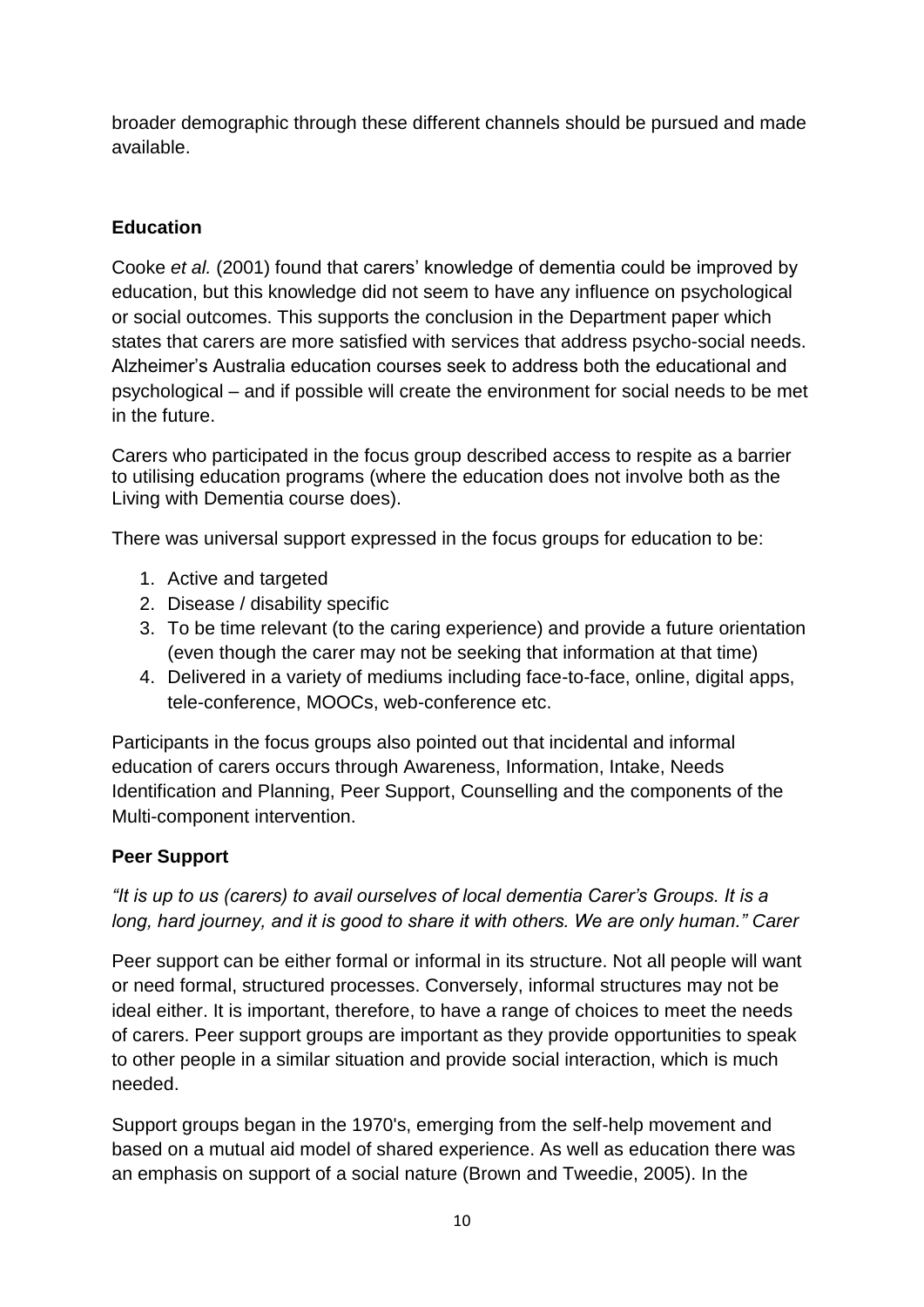1980's, Alzheimer's associations across Australia used this model to offer support to carers. These support groups provided a combination of mutual aid, dementia education and service information (Lovi and Tweedie, 2001 cited in Brown and Tweedie, 2005). At the end of the same decade two distinct types of support groups were emerging; mutual aid-based groups and groups offering psycho-educational interventions to address carers' psychological needs and provide coping skills (Brown and Tweedie 2005). These two types of support groups can be identified as follows:

- Mutual aid groups are open-ended with a leader who can be either a health professional or volunteer. They have social and educational aspects and an informal session structure.
- Psycho-educational groups are time limited usually between 6 and 10 weeks, run by professionals with a structured framework and consist of skill training and other psycho-educational components.

Some groups use a combination of both approaches. (Brown and Tweedie 2005). Cooke *et al.* (2001) examined forty psychosocial interventions for carers to determine the impact they had on burden, psychological well-being and social outcomes. Their findings suggested that interventions with social components such as social support and those which combined social and cognitive components such as problem-solving, may be of benefit to carers' psychological well-being. In the review conducted by Pusey and Richards (2001), the "best" results came from interventions involving problem-solving and behaviour management.

Research into support groups was conducted in NSW between 2005 and 2009 by Brown and Tweedie (2005) and Brown (2007). It was found that the majority of these groups were of the mutual aid type. Feedback from carer participants indicated that support group attendance was a vital source of both emotional support and practical assistance. The initial motivation for carers to join a group was to obtain information about dementia and services, but mutual aid became the reason for carers' continued attendance. This research also found that the success of these groups was very much dependent on the group work skills of group leaders (Brown 2007). The research culminated in the production of the Best Practice Guidelines for Dementia Carer Support Group Leaders produced by AANSW in 2012. [https://nsw.fightdementia.org.au/sites/default/files/20120802-NSW-PUB-](https://nsw.fightdementia.org.au/sites/default/files/20120802-NSW-PUB-BestPracticeGuideliensSupportGroups.pdf)[BestPracticeGuideliensSupportGroups.pdf](https://nsw.fightdementia.org.au/sites/default/files/20120802-NSW-PUB-BestPracticeGuideliensSupportGroups.pdf)

An example of an ongoing mutual aid group type for both people with dementia and carers is the Dementia Cafe, also known as Memory or Alzheimer's cafes. Cafes were first established in the Netherlands in 1997 by Dr Bere Miesen to provide a relaxed atmosphere, embodied by the word "cafe", where those with dementia, carers and health professionals could talk about dementia and their experiences. In Meisen's view the Cafes have three main aims: to provide information about medical and psychosocial aspects of dementia; encourage speaking openly and the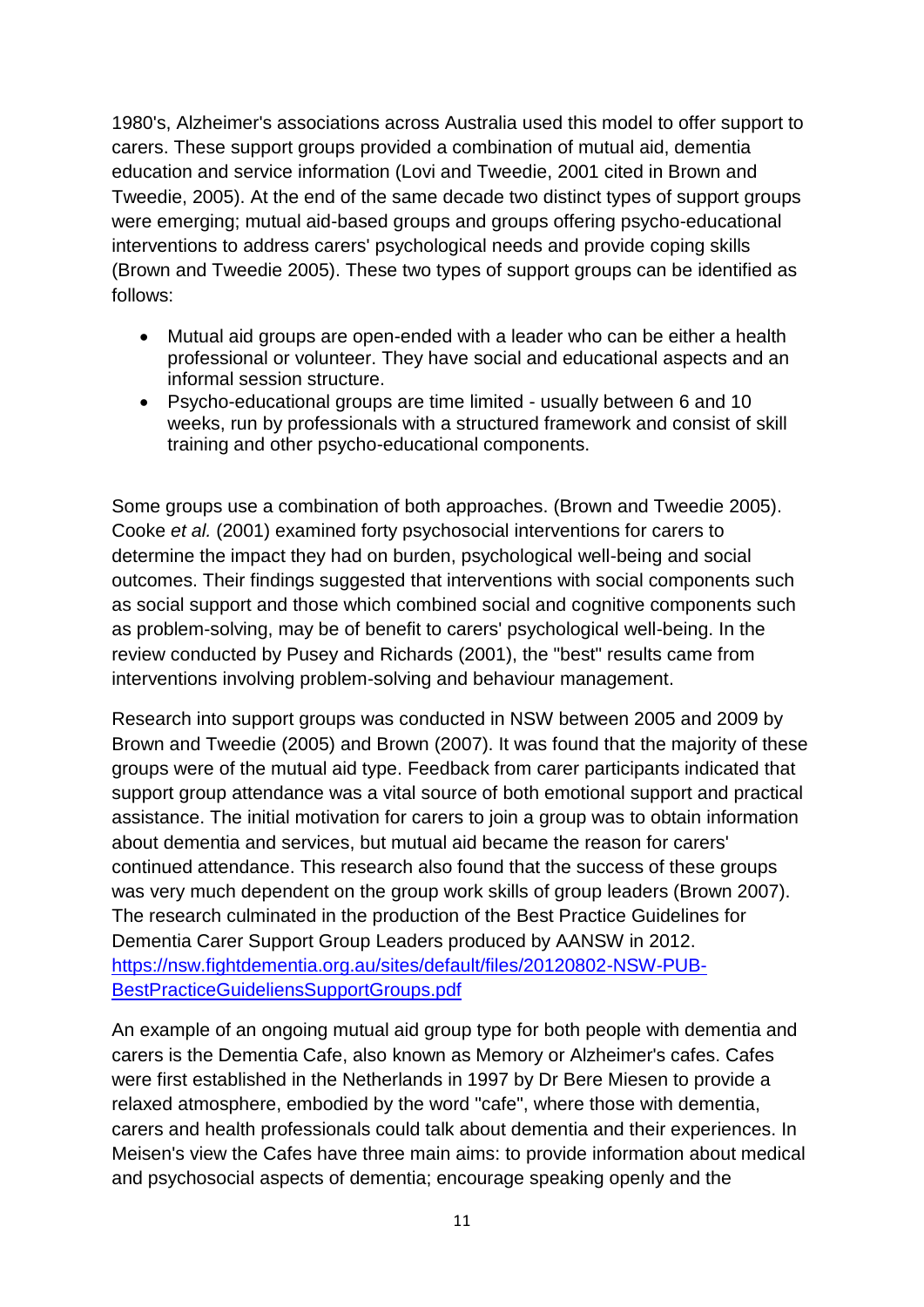acceptance that goes with this and; assist people with dementia and their carers to be less isolated and make social connections (Miesen and Blom, 2001). Alzheimer's Australia NSW has just produced a Community Café Toolkit to assist people in the steps to establishing and successfully running a dementia café.

Alzheimer's Australia NSW research on the experience of moving into residential aged care highlighted the value of carer support group existence for carers whose role has changed to 'sharing the care'. They strongly identified as a carer, but acknowledged that their role was changing. The experience of peer support during this transition period was highly valued, but rarely found as most residential aged care providers do not organise or facilitate such groups.

At the focus group with carers, there was a discussion on informal mentoring and the value of peer-to-peer mentoring in helping carers. One attendee currently provides this service to others and finds it both valuable for her and for the carers she mentors. It was acknowledged that this is rare, worthy of further support and expansion, and potentially very valuable to carers.

Carers also were supportive of the expansion of peer support mediums e.g. telephone, web-conference, online forums, self-governing groups. However, they did query the reliability and efficacy of volunteer led groups over time. Given the reservations about volunteer led support mechanisms, they did question whether professional-led support may be more cost effective in terms of the outcomes produced.

A central feature of the literature on support groups is the concept of time. Carers needs change and evolve over time so what is needed and helpful at one point will not always remain so. Having a system navigator to support people through the system by signposting carers to services and support as their needs evolve would be valuable.

#### **Multi-component intervention**

The meta-analysis conducted by Brodaty *et al.* in 2003 of thirty interventions for carers found modest but significant benefits on carer knowledge, psychological distress, quality of life and other main outcomes (such as coping skills and social support) but not for carer burden. Those interventions that involved the person with dementia in a structured program with the carer were found to be more successful, with statistically significant results. Qualitative data showed that other important elements of interventions included: practical support for carers; involvement of other family members; structured individual counselling and; the availability of a professional who can consistently provide long term support. They concluded that some psychosocial interventions can reduce carer psychological distress and delay institutionalisation of the person with dementia. Programs that involve people with dementia and their families and are more intensive and adapted to carer's needs may be more successful.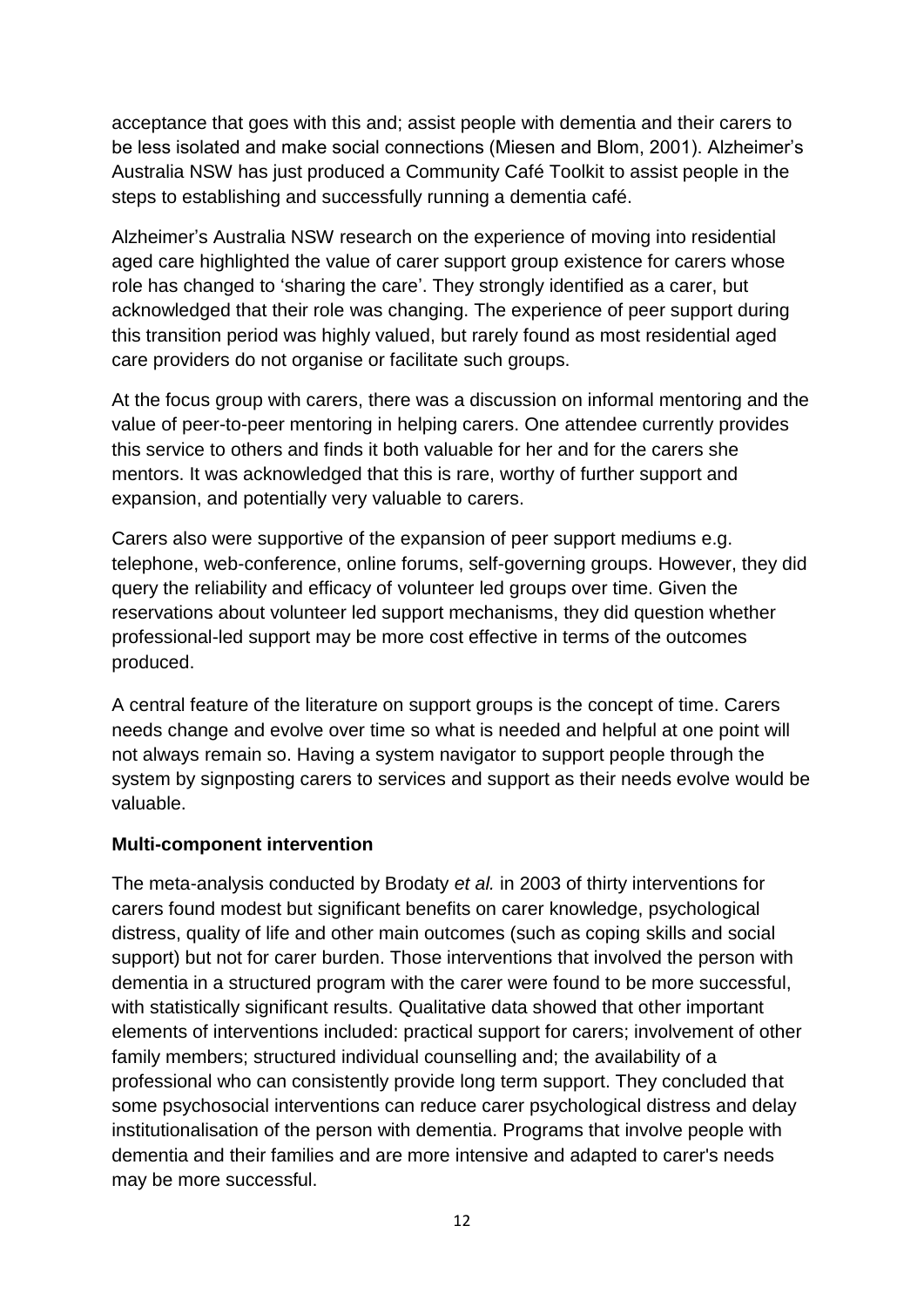Pinquart and Sörensen's (2006) review of 127 interventions found that carer interventions such as such as psycho-education, cognitive-behavioural therapy (CBT), counselling, support groups and respite could have small but significant effects on carer burden and depression and increase knowledge and well-being. Psycho-educational interventions that actively involved carers had the greatest effects. Multi-component interventions (which consisted of two or more interventions such as education, support and respite) had an effect on reducing the risk of institutionalisation. Two such examples are provided below

Brodaty and Gresham's study in 1989 recognised and addressed the relentless burden of dementia which can result is carers feeling "demoralised, isolated and psychologically distressed" (Brodaty and Gresham 1989:1375). Their study consisted of ninety-six carers and their person with dementia. Carers received intensive skills training whilst people with dementia participated in a number of activities including memory training. The program was held in a residential setting over 10 days. Teleconferences with carers were regularly held for twelve months post-program. The researchers followed up participants after the program ended at three, six and twelve months, then five and eight years later. It was found the intervention reduced carer stress and delayed residential placement for the person with dementia. Drawing on this study's theoretical framework, HammondCare implemented a *Going to Stay at Home Program*.

Chien *et al. (2011)* recommended the length of intervention programs be at least 8 weeks – a modification that BaptistCare NSW & ACT applied to its Stronger Carers Program. The Stronger Carers program was a six- to ten-week individually tailored, in-home program for carers of people with dementia. With the support of their own Carer Coach, the program was designed for carers to develop knowledge and practical skills to confidently care for their family member with behavioural and psychological symptoms of dementia, whilst also learning stress management techniques to enhance their wellbeing and ability to care. The Stronger Carers program can be seen to be particularly successful in reducing carer depression, anxiety and stress, improving their self-efficacy and how carers perceive the changes to their lives as a result of caring. Carers also demonstrated that they had a better knowledge of services and support available to them and had accessed this support as a result of the program. Carers' knowledge of dementia in relation to the person they cared for increased as well as their skills in caring for them. They also reported that they coped better and were more able to deal with challenges. However, carers' survey responses indicated that they were less confident about other aspects of caring such as solving problems, being more in control, managing emotions and fatigue and finding balance in their lives. This is hardly surprising, given the difficult and constantly changing nature of caring for a person with dementia. A number of carers indicated that the program had assisted in the transition of their care recipient into residential care. Others indicated it had extended the time they were able to care for their care recipient at home. Alzheimer's Australia